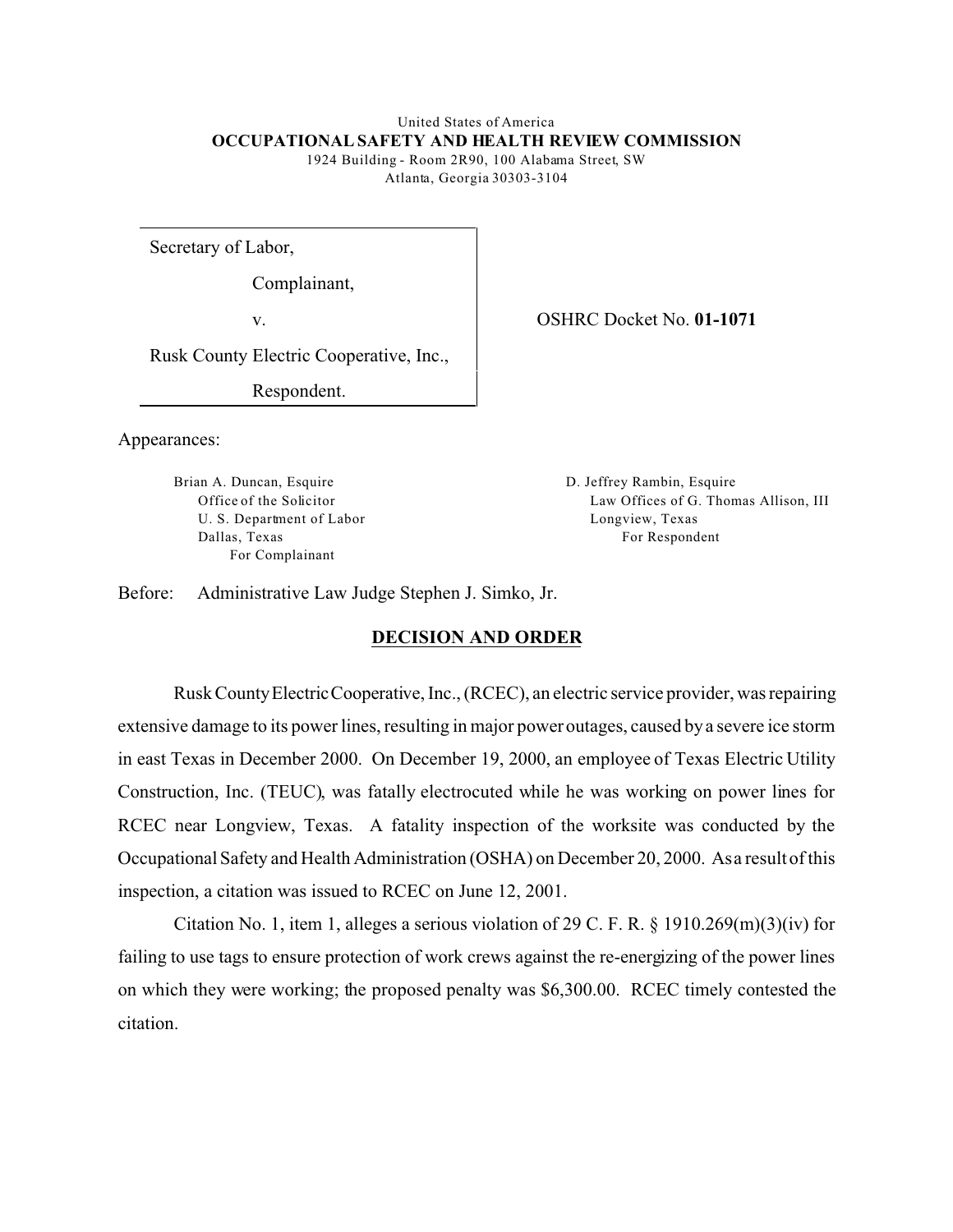A hearing was held in Arlington, Texas, on December 12, 2001. The proposed penalty was amended by the Secretary at the hearing from \$6,300.00 to \$3,500.00 to reflect a 40 percent reduction for size of the employer which was inadvertently omitted in the citation (Tr. 90). RCEC stipulates jurisdiction and coverage. Both parties submitted posthearing briefs.

RCEC denies the alleged violation. RCEC asserts the affirmative defenses of unpreventable employee misconduct, infeasibility, and greater hazard. The infeasibilityand greater hazard defenses were alleged in respondent's answer, but appear to have been abandoned since no evidence regarding these defenses was presented at the hearing, and they were not discussed in the posthearing brief. At the hearing, RCEC moved to add vindictive prosecution as another affirmative defense. This motion was denied because RCEC failed to plead this defense in its answer. RCEC further claims that the multi-employer worksite doctrine does not apply to it. Because a RCEC employee, Ronnie Spencer, was exposed to the hazard, it is not necessaryto reach the issue of multi-employer worksite liability.

For the reasons that follow, Citation No. 1, item 1, is affirmed and a penalty of \$2,500.00 is assessed.

### **Joint Stipulations of Fact**

At the hearing, the parties submitted the following Joint Stipulations of Fact:

- 1. In December 2000, a severe ice storm in east Texas caused extensive damage to power lines resulting in major power outages in that part of the state.
- 2. As a result of this power outage, respondent asked other electrical service companies in Texas to assist respondent's electrical service employees in restoring power as quickly as possible.
- 3. Respondent even provided meals to Ronnie Spencer, the Sam Houston crew, Texas Electric crew, and the Brock Contractor crew.
- 4. This particular line had problems in three different locations, about a quarter mile apart, keeping it from functioning correctly.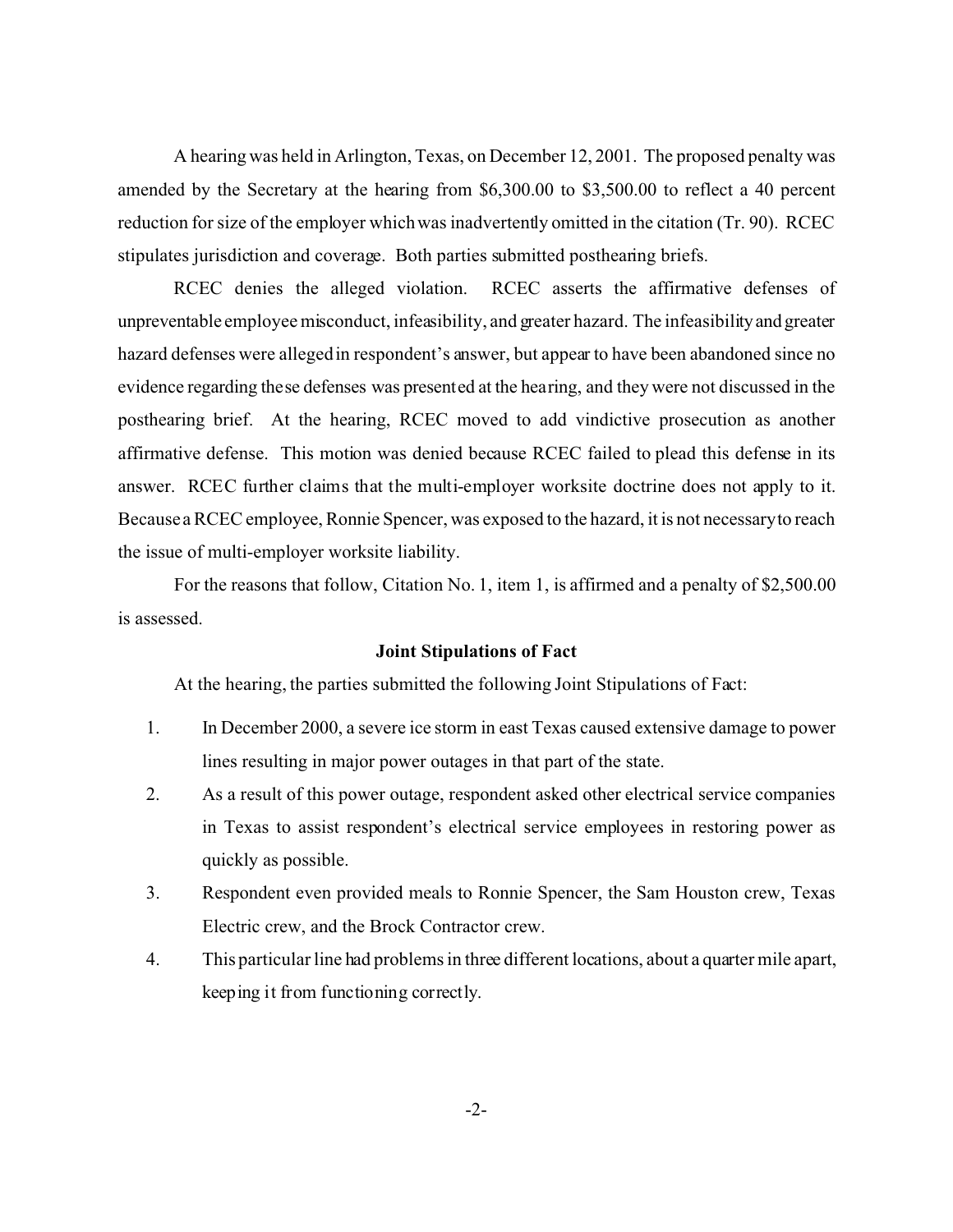- 5. Ronnie Spencer visually checked the OCR and air gap, which are devices to energize and de-energize the distribution line, to make sure that the electricity to the line had been interrupted.
- 5. Over the course of approximately one and a half hours, Ronnie Spencer directed the work of Texas Electric, Sam Houston, and Brock Contractor crews while all three problems with the line were repaired.
- 6. The first problem with the line was about a quarter of a mile from the OCR and air gap, the location where the line had been de-energized. That line had split into two pieces and was laying on the ground.
- 7. Ronnie Spencer left the six men assigned to work for him to repair the first problem, the separated line, and traveled about two miles further down the line where he located two additional problems.
- 8. When Ronnie Spencer returned to the men to tell them about the two additional problems, they had already finished splicing the separated line back together.
- 9. Ronnie Spencer directed the Texas Electric and Brock crews to replace a broken insulator a quarter mile further down the line.
- 10. Ronnie Spencer traveled with the Sam Houston crew a half mile down the line to remove a tree that had fallen on the power line.
- 11. The tree on which Ronnie Spencer and the Sam Houston crew were working was leaning on the distribution line in the direction of the paved road.
- 12. Ronnie Spencer was standing on the edge of the paved road about 22 feet from the distribution line, and the tree was leaning toward him.
- 13. The first problem affecting the line was a quarter mile from the OCR and air gap, the de-energization source; the second problem was a half mile from the OCR and air gap; and the third problem was three-quarters of a mile from the OCR and air gap.
- 14. The OCR and air gap could not be seen from the location of the first, second, or third problems with the distribution line.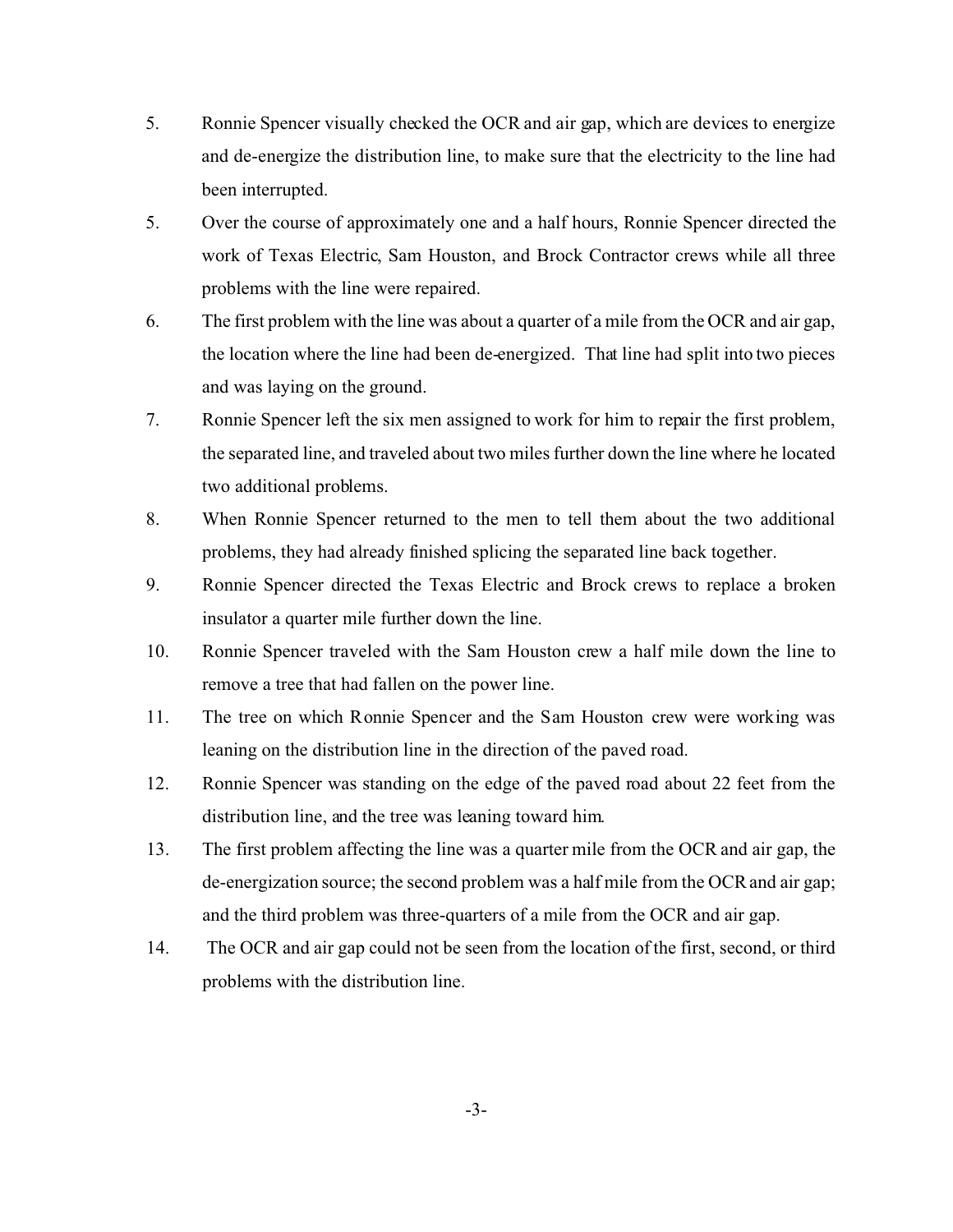- 15. None of the employees working on the second problem, the broken insulator, and the third problem, the downed tree with the distribution line, could see each other while they were working.
- 16. None of the seven employees, including Ronnie Spencer, working on or near the distribution lines, ever placed a tag at the location of the OCR and the air gap or anywhere else on the line to indicate they were performing work on the line.
- 17. Ronnie Spencer knew that tags were supposed to be used when multiple crews were working on the same line at different locations.
- 18. Ronnie Spencer had used tags previously on other jobs where people were working on lines at different points to indicate that people were working on the line for fear that someone else might energize the line.
- 19. Ronnie Spencer acted as a supervisory employee for respondent on an average of two to three times per year.
- 20. Ronnie Spencer did not know the location of other Rusk County crews on December 19, 2000.
- 21. The Texas Electric and Brock crews did not have walkie-talkies at any point on December 19, 2000.
- 22. Ronnie Spencer never wore rubber electrical gloves while working at FM 349, a quarter mile south of FM 2011, Longview, Texas, on December 19, 2000.
- 23. The standard 29 C. F. R.  $\S$  1910.269(m)(3)(iv) applies to the type of work being performed by respondent at FM 349, a quarter mile south of FM 2011, Longview, Texas, on December 19, 2000.
- 24. Rusk County Electrical Cooperative, Inc., is a company affecting interstate commerce and is subject to the requirements of the Occupational Safety and Health Act of 1970, 29 U. S. C. § 651.
- 25. In the process of supervising the examination and repair of the separated electrical line, Ronnie Spencer approached the electrical line that was on the ground and was standing within 5 to 6 feet of the separated line.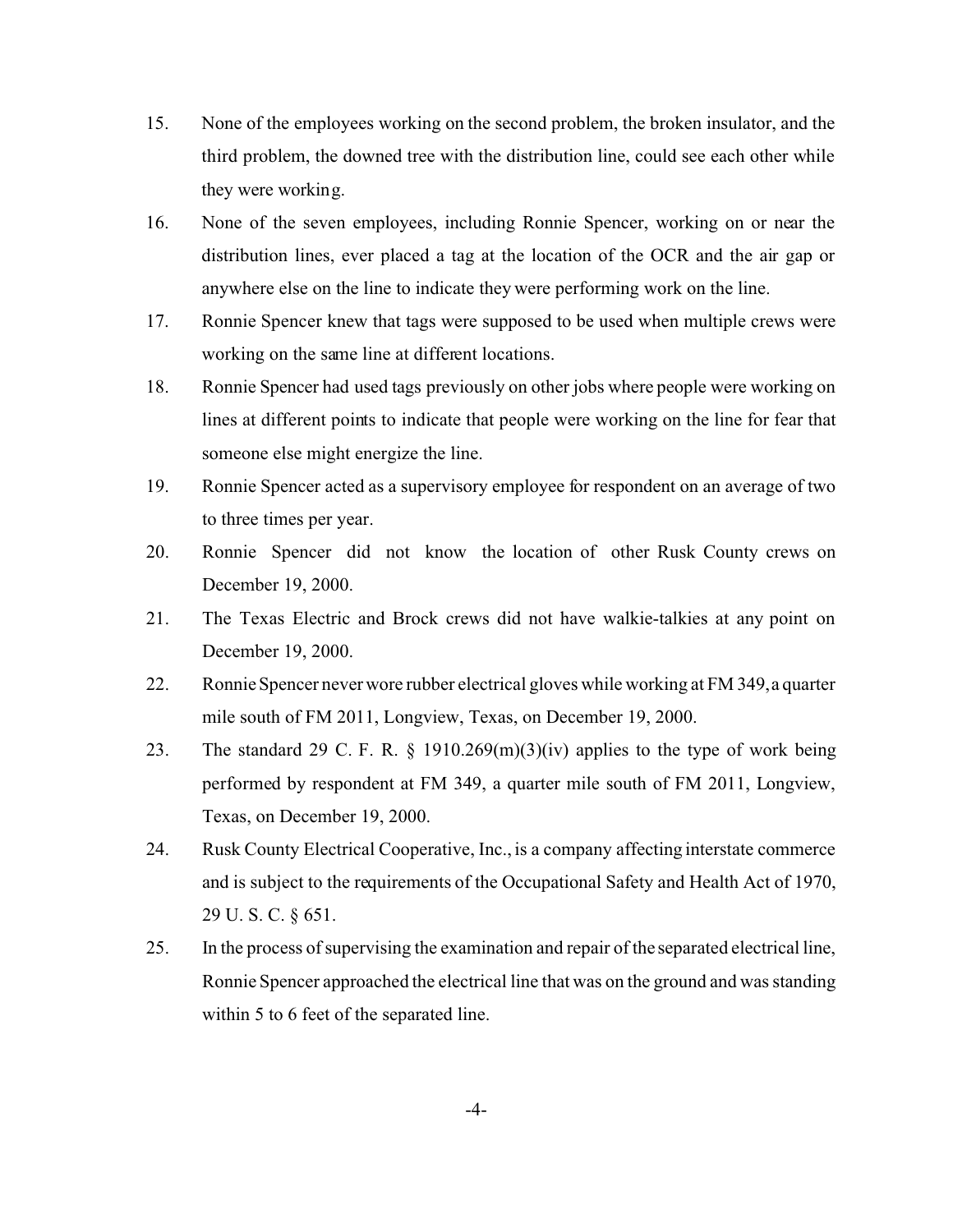- 26. The other six employees from the various crews either handled the downed line or trimmed trees and branches.
- 27. The Texas Electric and Brock crews were replacing the broken insulator at a location one-half mile from the OCR and the visible air gap at the same time the Sam Houston Electric Cooperative, Incorporated, employees were removing a fallen tree from the distribution line at a location three-quarters of a mile from the OCR and air gap.
- 28. There were other Rusk County Electric Cooperative, Inc., crews working on other downed power lines in Rusk County Electric Cooperative, Inc.'s service area on December 19, 2000.
- 29. Ronnie Spencer re-energized the distribution line by contacting the visible air gap and the OCR with a fiberglass stick.
- 30. Bryan Hale from the Texas Electric crew was electrocuted and fatally injured when he contacted that energized line.
- 31. Respondent knew that Ronnie Spencer and the crews of Texas Electric Utility, Sam Houston Electric Company, and Brock Contractors, Inc., were repairing multiple interruptions of the distribution line at FM 349, a quarter mile south of FM 2011, Longview, Texas, on December 19, 2000.
- 32. If an accident occurred as a result of an unauthorized person energizing the line, there is a substantial probability that death or serious physical harm could result.

# **DISCUSSION Alleged Violation**

The Secretary has the burden of proving, by a preponderance of the evidence, a violation of the standard.

In order to establish a violation of an occupational safety or health standard, the Secretary has the burden of proving: (a) the applicability of the cited standard, (b) the employer's noncompliance with the standard's terms, (c) employee access to the violative conditions, and (d) the employer's actual or constructive knowledge of the violation (*i.e.,* the employer either knew, or with the exercise of reasonable diligence could have known, of the violative conditions).

*Atlantic Battery Co.,* 16 BNA OSHC 2131, 2138 (No. 90-1747, 1994).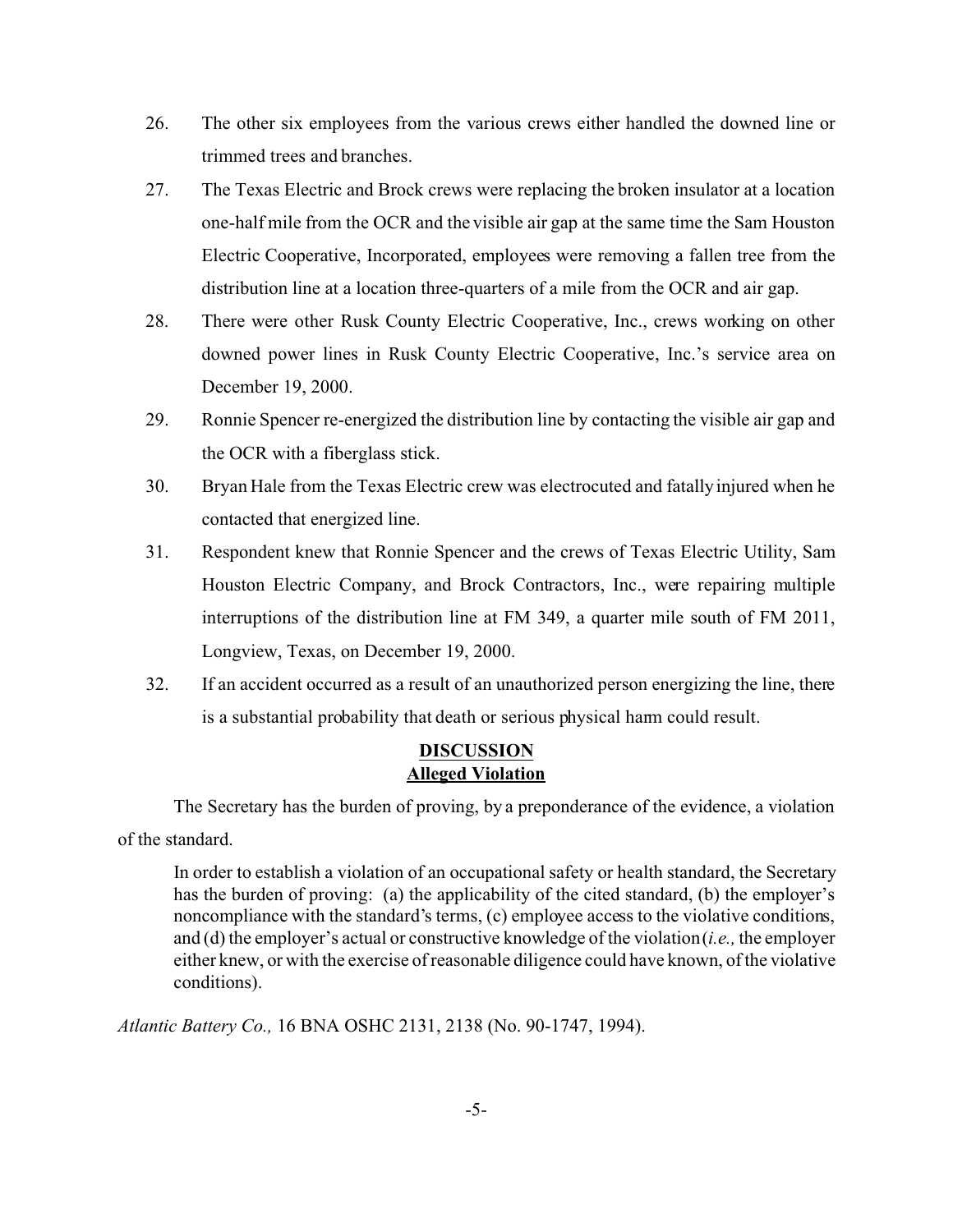# **Alleged Serious Violation of 29 C. F. R. § 1910.269(m)(3)(iv)**

The Secretary in Citation No. 1, item 1, alleges that:

Tags were not used to prohibit the operation of disconnecting means to indicate that employees are at work:

FM 349, 1/4 mile South of FM 2011, Longview, Texas:

On or about December 19, 2000, tags were not used at work site to ensure the protection of the work crews against the re-energizing of the power lines on which they were working.

The standard at 29 C.F.R.  $\S$  1910.269(m)(3)(iv) provides:

*(3) Deenergizing lines and equipment.* (iv) Tags shall prohibit operation of the disconnecting means and shall indicate that employees are at work.

RCEC does not dispute that this standard applies to it but argues that the goal of the standard was complied with even though a tag was not used. RCEC further contends that Hale would have been electrocuted even with the use of a tag and that Hale engaged in employee misconduct.

Contrary to RCEC's argument, the issue in this case is not the death of an employee or the conduct of that employee, unfortunate though it was; the issue is whether RCEC used a tag as required by 29 C.F.R. § 1910.269(m)(3)(iv).

RCEC sent a crew to repair an electrical distribution line that carried 7,200 volts of electric current at FM 349, a quarter mile south of FM 2011, near Longview, Texas. The crew was made up of Spencer from RCEC, who was the supervisor, two employees from Sam Houston Electrical Cooperative, two employees from TEUC, and two employees from Brock Contractors. When he arrived at the line, Spencer looked from inside his truck at the OCR (oil recloser) and air gap line located on the same pole and saw that they were closed, which means the line was de-energized (Tr. 38). Spencer did not tag the line to prevent re-energizing of the line and to indicate that employees were working on the line.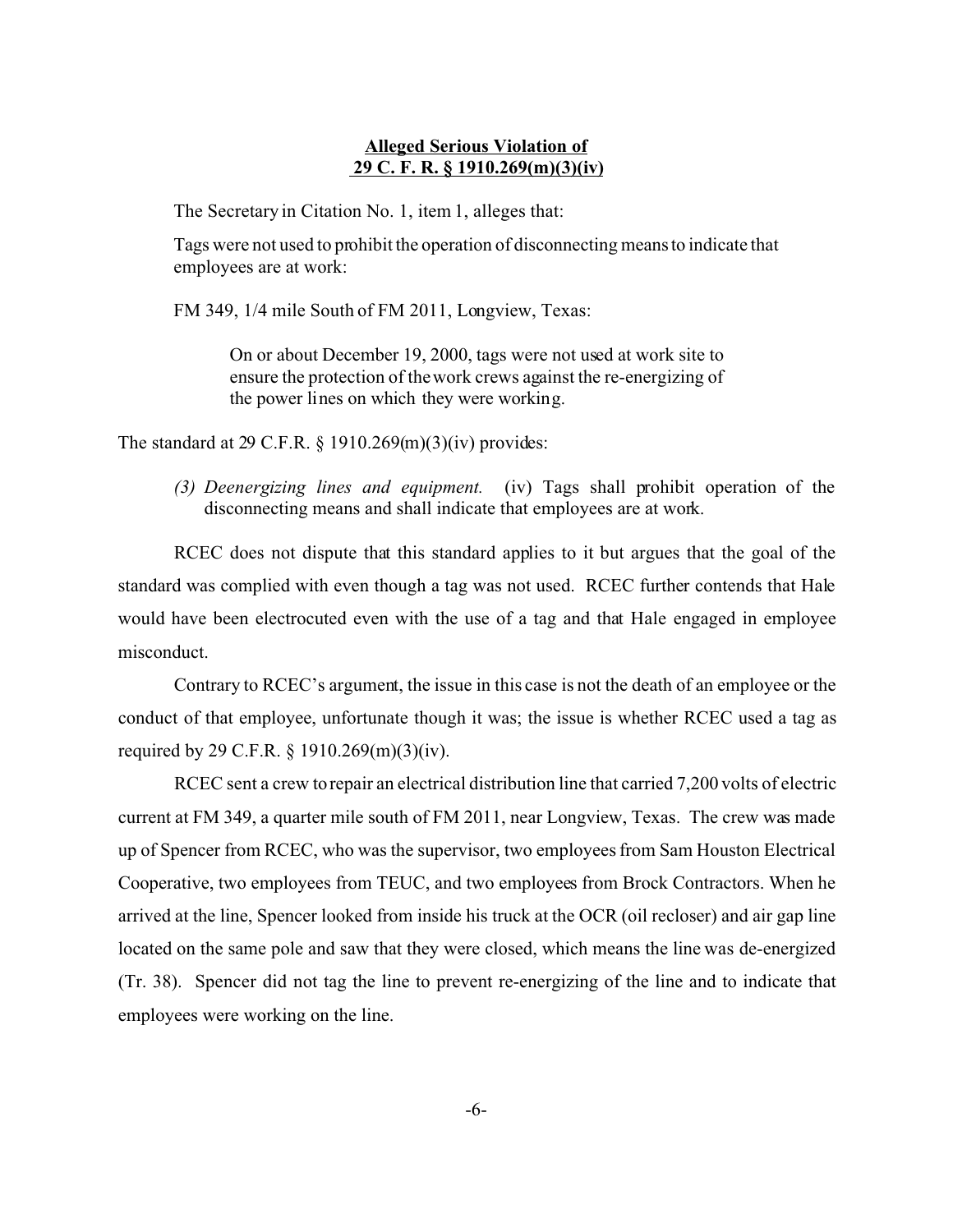There were three problems on that particular line: the first problem was a separated power line, one quarter mile from the OCR and air gap; the second problem was a broken insulator, one quarter mile from the first; and the third problem was a tree leaning on the line, one quarter mile from the second (Exh. C-3). The OCR and air gap were not visible from the three problem areas, and employees working at the three areas were not visible to each other (Jt. Stip. 15, 16). After the repairs were made, Spencer re-energized the line after he received a confirmation via walkie-talkie from Horn, of Sam Houston Electrical Cooperative, that all employees were clear of the power lines. Bryan Hale of TEUC was fatally electrocuted when he came into contact with the energized line.

"Because corporate employers can only obtain knowledge through their agents, the actions and knowledge of supervisory personnel are imputed to their employers, and the Secretary can make a prima facie showing of knowledge by proving that a supervisory employee knew of or was responsible for a violation." *Todd Shipyards Corp.,* 11 BNA OSHC 2177, 2179 (No. 77-1598, 1984). In the instant case it is undisputed that Spencer, the supervisor of this crew, did not tag the line. At the hearing he admitted that he did not tag the line and his supervisor, Holmes, admitted that the line was not tagged (Tr. 40, 235). Clearly, Spencer's knowledge is imputed to RCEC.

RCEC's safety policy required tagging de-energized lines. The RCEC safety handbook, sections  $627(a)(2)$  and (4), states that the person in charge of the lines or equipment and their means of disconnection shall take the following steps: "(4) Tags shall prohibit the operation of the disconnect means and indicate that employees are at work." (Exh. C-1; Tr. 230-231). RCEC Operational Policy No. 6, section 2(e) states: "All conductors are energized until killed out, grounded and tagged according to our existing policy. This policy shall also apply to any work being done from aerial baskets on lines and/or equipment carrying voltages up to and including 69KV. Direct violation of this safety rule will result in immediate disciplinary action." (Exh. C-2; Tr. 228). Spencer knew tags were supposed to be used when multiple crews were working in different locations, and he had used tags in the past (Jt. Stip. 18, 19). He testified that nothing prevented him from putting a tag on the line at the closed OCR and air gap, and he did not ask his crew to put up a tag (Tr. 41-42).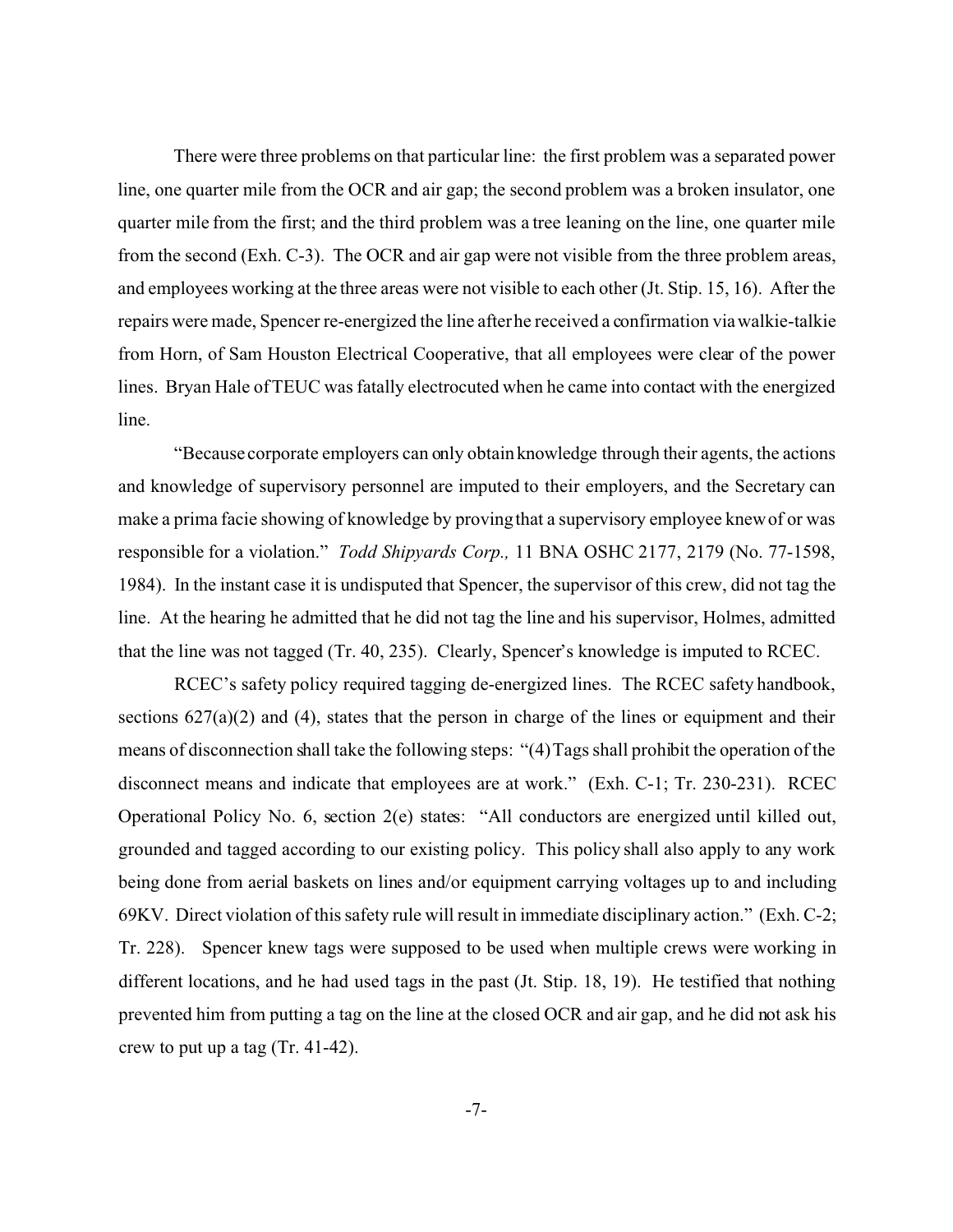RCEC argues it was not necessary that Spencer tag the line because he was not exposed to any danger since he was the only one authorized to energize the line.

"Exposure to a violative condition may be established either by showing actual exposure *or* that access to the hazard was reasonably predictable." *Phoenix Roofing, Inc.,* 17 BNA OSHC 1076 (No. 90-2148, 1995). Reasonable predictability is established by showing "that employees either while in the course of their assigned working duties, their personal comfort activities while on the job, or their normal means of ingress-egress to their assigned workplaces, will be, are, or have been in a zone of danger." *Giles & Cotting, Inc.,* 3 BNA OSHC 2002, 2003 (No. 504, 1976). "The zone of danger is determined by the hazard presented by the violative condition, and is normallythat area surrounding the violative condition that presents the danger to employees which the standard is intended to prevent." *RGM Construction Co.,* 17 BNA OSHC 1229, 1234 (No. 91-2107, 1995).

The standard at 29 C. F. R. § 1910.269(m)(3)(iv) requires tagging of the line regardless of who is authorized to energize it. Without a tag, there was nothing to prevent another crew (who would not be able to see the three problem areas on the line or Spencer's crew in those locations from the OCR and air gap) from re-energizing the line. On December 19, 2000, there were approximately fifteen to sixteen other RCEC crews (almost 100 employees total) working on downed power lines in RCEC's service area (Jt. Stip. 29; Tr. 224).

Spencer was aware there were other repair crews working in the service area repairingother lines on that day. He testified that he notified the dispatcher as to his location, so someone with RCEC would not come back and close the OCR or air gap cutout without checking down the line first (Tr. 63). He recognized that re-energizing the line by another crew was a real possibility, but took no action to tag out the line.

Had the line been re-energized, it was reasonably predictable that Spencer would be exposed to danger. It is undisputed that Spencer came within 5 to 6 feet of the separated power line lying on the ground at the first problem area (Jt. Stip 26; Tr. 46). If the line became re-energized, Spencer was aware that he could have been electrocuted either by energy moving out in a gradient method from the broken line on the ground (which was wet from the melted ice) or by being hit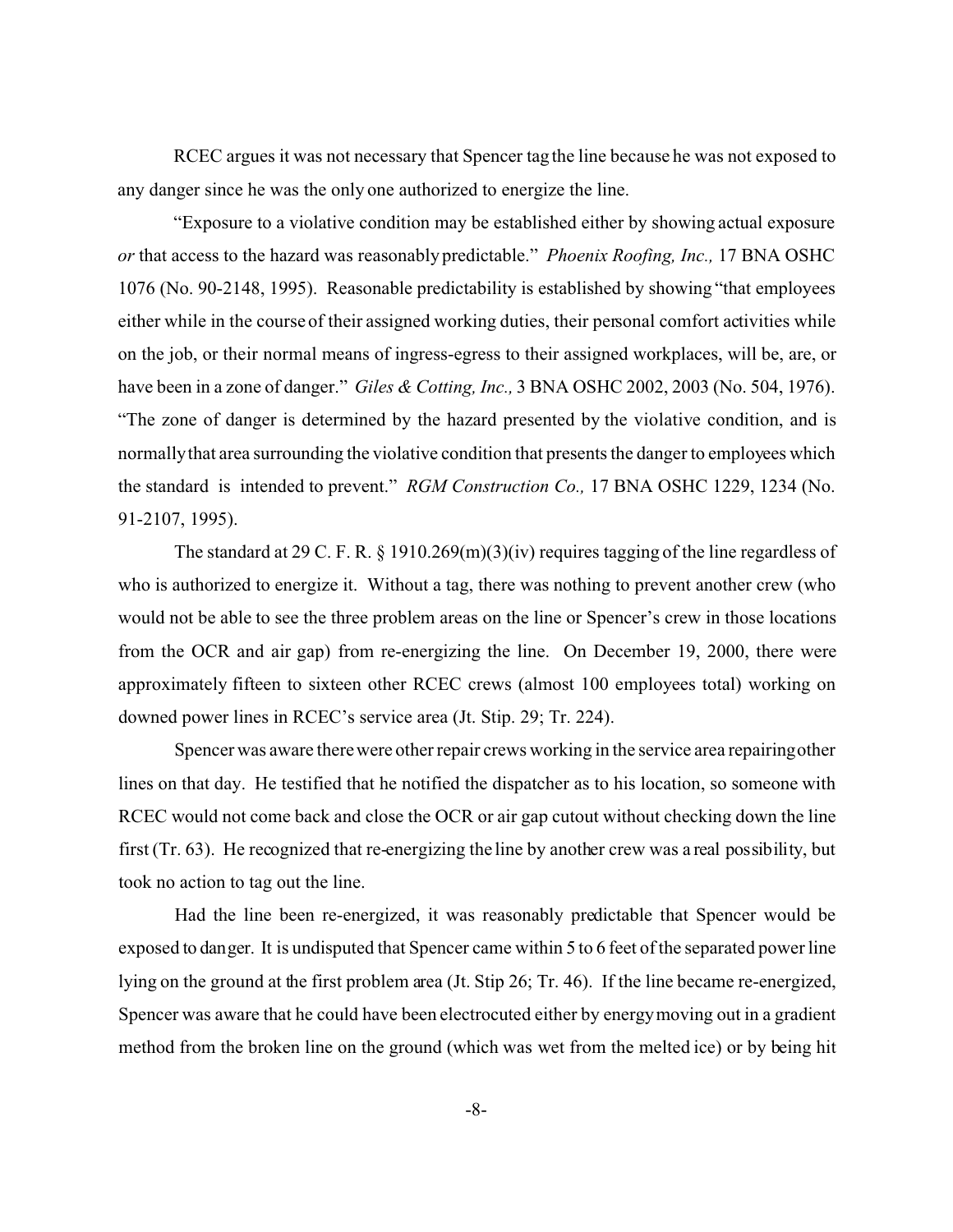by the re-energized line flailing around (like a water hose) (Tr. 55, 56, 82, 83). It was not necessary for Spencer to hold the line in his hands to be electrocuted (Tr. 81). He was clearly within the zone of danger, had access to the violative condition and, therefore, was exposed to the violative condition.

RCEC further claims that even if a violation is found, it is de minimis. It is well settled that brief exposure to an unsafe condition is no defense to a violation. *Morgan & Culpepper, Inc. v. OSHRC,* 676 F.2d 1065, 1069 (5th Cir. 1982). *See also Walker Towing Corp.,* 14 BNA OSHC 2072, 2074 (No. 87-1359, 1991). A violation is de minimis only where it has no direct or immediate relationship to safety and health. 29 U. S. C.  $\S$  658(a). Respondent has made no showing that failure to tag has no such relationship to safety and health. Accordingly, this violation is not de minimis.

Therefore, the Secretary has established a violation of 29 C. F. R. § 1910.269(m)(3)(iv).

### **Serious Classification**

A serious violation exists "if there is a substantial probability that death or serious physical harm could result." 29 U. S. C. § 666(k). RCEC stipulates that there is a substantial probability that death or serious physical harm could result if the power line was energized (Jt. Stip. 33). In this case, an employee was electrocuted by a re-energized line and died. Thus, the violation of 29 C. F. R.  $\S$  1910.269(m)(3)(iv) is affirmed as serious.

### **Penalty Assessment**

Section 17(j) of the Occupational Safety and Health Act requires that when assessing penalties, the Commission gives "due consideration" to (1) the size of the employer's business, (2) the gravity of the violation, (3) the good faith of the employer, and (4) the prior history of violations. 29 U. S. C. § 666(j). The Commission has wide discretion in penalty assessment. *Kohler Co.,* 16 BNA OSHC 1769, 1776 (No. 88-237, 1994).

RCEC is a small employer with approximately eightyemployees. It has no previous OSHA violations. Credit is given for respondent's small size and no prior history of violations.